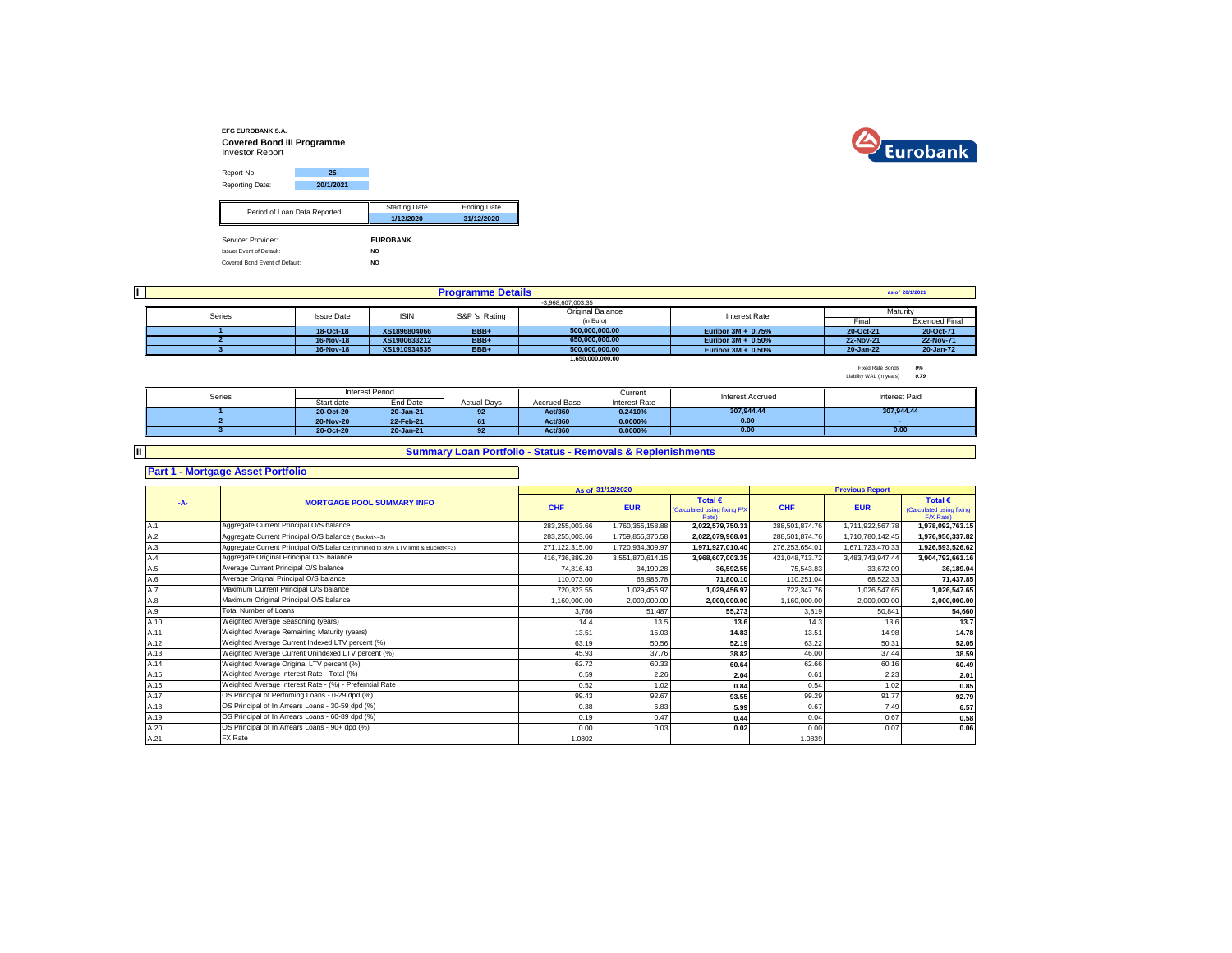|            | <b>Principal Receipts For Performing</b> |                    | As of 31/12/2020 |                    |               |                                                     |               |  |  |
|------------|------------------------------------------|--------------------|------------------|--------------------|---------------|-----------------------------------------------------|---------------|--|--|
|            | Or Delinquent / In Arrears Loans         | <b>CHF</b>         |                  | <b>EUR</b>         |               | Total $\epsilon$ (Calculated using fixing F/X Rate) |               |  |  |
|            |                                          | <b>No Of Loans</b> | <b>Amount</b>    | <b>No Of Loans</b> | <b>Amount</b> | <b>No Of Loans</b>                                  | Amount        |  |  |
| <b>B.1</b> | Scheduled And Paid Repayments            | 3.980              | 1.836.469.68     | 58.263             | 11.696.906.90 | 62.243                                              | 12,664,933.76 |  |  |
| <b>B.2</b> | <b>Partial Prepayments</b>               |                    | 26.953.92        | 128                | 878.847.45    | 135 <sub>1</sub>                                    | 840.550.89    |  |  |
| B.3        | Whole Prepayments                        |                    | 59.873.95        |                    | 1.525.749.26  |                                                     | 1.472.343.18  |  |  |
| <b>B.4</b> | Total Principal Receipts (B1+B2+B3)      |                    | 1.923.297.55     |                    | 14.101.503.61 |                                                     | 14.977.827.83 |  |  |

|      | <b>Non-Principal Receipts For Performing</b>          | As of 31/12/2020   |               |                    |               |                                            |               |  |
|------|-------------------------------------------------------|--------------------|---------------|--------------------|---------------|--------------------------------------------|---------------|--|
|      | Or Delinquent / In Arrears Loans                      | <b>CHF</b>         |               | <b>EUR</b>         |               | Total € (Calculated using fixing F/X Rate) |               |  |
|      |                                                       | <b>No Of Loans</b> | <b>Amount</b> | <b>No Of Loans</b> | <b>Amount</b> | <b>No Of Loans</b>                         | <b>Amount</b> |  |
| IC.1 | Interest From Installments                            | 3.376              | 112.368.96    | 50,608             | 2.899.620.54  | 53.984                                     | 3,003,646.61  |  |
| C.2  | Interest From Overdues                                | 812                | 529.11        | 9.221              | 6.107.93      | 10.033                                     | 6.597.76      |  |
| C.3  | Total Interest Receipts (C1+C2)                       |                    | 112.898.07    |                    | 2.905.728.47  |                                            | 3.010.244.37  |  |
| C.4  | Levy 128 To Be Paid To Servicer (in case of an Event) |                    |               |                    |               |                                            |               |  |

## **Part 2 - Portfolio Status**

|      |                                               |                    |                |                    | As of 31/12/2020 |                                                     |                  |
|------|-----------------------------------------------|--------------------|----------------|--------------------|------------------|-----------------------------------------------------|------------------|
|      | <b>Portfolio Status</b>                       | <b>CHF</b>         |                | <b>EUR</b>         |                  | Total $\epsilon$ (Calculated using fixing F/X Rate) |                  |
|      |                                               | <b>No Of Loans</b> | <b>Amount</b>  | <b>No Of Loans</b> | <b>Amount</b>    | <b>No Of Loans</b>                                  | <b>Amount</b>    |
| IA.1 | Performing Loans                              | 3.763              | 281.629.665.92 | 32.773             | 1.386.185.824.23 | 36,536                                              | 1,646,905,751.95 |
| A.2  | Delinquent/In Arrears Loans 30 Day To 89 Days |                    | 1.625.337.74   | 2.359              | 36.198.764.34    | 2.382                                               | 37.703.428.05    |
| A.3  | Totals (A1+ A2)                               | 3.786              | 283.255.003.66 | 35.132             | 1.422.384.588.57 | 38.918                                              | 1.684.609.180.00 |
| A.4  | In Arrears Loans 90 Days To 360 Days          |                    | 0.00           |                    | 1.751.609.00     |                                                     | 1,751,609.00     |
| A.5  | Denounced Loans                               |                    | 0.00           |                    | 0.00             |                                                     | 0.00             |
| A.6  | Totals (A4+ A5)                               |                    | 0.00           | 59                 | 1.751.609.00     | 59                                                  | 1.751.609.00     |

|            |                                                       |                    |               |                    | As of 31/12/2020 |                                                     |               |
|------------|-------------------------------------------------------|--------------------|---------------|--------------------|------------------|-----------------------------------------------------|---------------|
|            | Breakdown of In Arrears Loans Number Of Days Past Due | <b>CHF</b>         |               | <b>EUR</b>         |                  | Total $\epsilon$ (Calculated using fixing F/X Rate) |               |
|            |                                                       | <b>No Of Loans</b> | <b>Amount</b> | <b>No Of Loans</b> | <b>Amount</b>    | <b>No Of Loans</b>                                  | <b>Amount</b> |
| <b>B.1</b> | 30 Days < Installment <= 59 Days                      |                    | 1.074.947.66  | 2.107              | 30.334.003.57    | 2.125                                               | 31.329.141.19 |
| <b>B.2</b> | 60 Days < Installment <= 89 Days                      |                    | 550.390.08    | 252                | 5.864.760.77     |                                                     | 6.374.286.86  |
| B.3        | Total (B1+B2=A4)                                      | 23 <sub>1</sub>    | 1.625.337.74  | 2.359              | 36.198.764.34    | 2.382                                               | 37.703.428.05 |
| B.4        | 90 Days < Installment <= 119 Days                     |                    | 0.00          |                    | 1.685.080.13     |                                                     | 1.685.080.13  |
| <b>B.5</b> | 120 Days < Installment <= 360 Days                    |                    | 0.00          |                    | 66.528.87        |                                                     | 66.528.87     |
| <b>B.6</b> | Total (B4+B5=A4)                                      |                    | 0.00          | 59                 | 1.751.609.00     |                                                     | 1.751.609.00  |

## **Part 3 - Replenishment Loans - Removed Loans**

|                                       |                            |                      |                            | As of 31/12/2020     |                                                     |                      |
|---------------------------------------|----------------------------|----------------------|----------------------------|----------------------|-----------------------------------------------------|----------------------|
| <b>Loan Amounts During The Period</b> | <b>CHF</b>                 |                      | <b>EUR</b>                 |                      | Total $\epsilon$ (Calculated using fixing F/X Rate) |                      |
|                                       | <b>Replenishment Loans</b> | <b>Removed Loans</b> | <b>Replenishment Loans</b> | <b>Removed Loans</b> | <b>Replenishment Loans</b>                          | <b>Removed Loans</b> |
| Total Outstanding Balance             | 293.163.34                 | 3.699.849.55         | 63.863.152.68              | 4.119.972.00         | 64.133.623.52                                       | 7,533,432.24         |
| Number of Loans                       |                            |                      | 994                        | 136                  | 996                                                 | 163                  |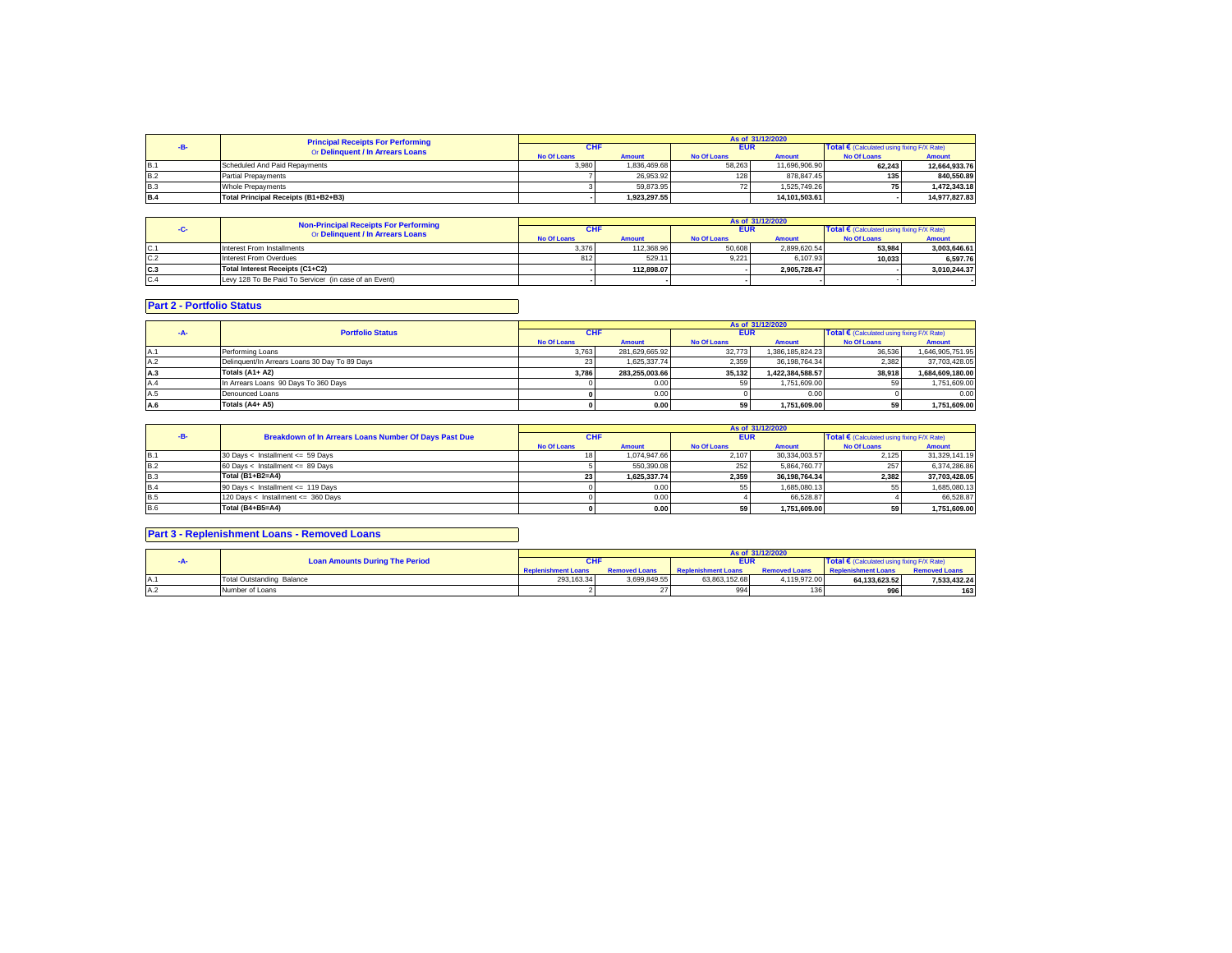| Ш<br><b>Statutory Tests</b>                                                                           |                  | as of 31/12/2020 |
|-------------------------------------------------------------------------------------------------------|------------------|------------------|
|                                                                                                       |                  |                  |
| Outstanding Bonds Principal                                                                           | 1,650,000,000.00 |                  |
| Outstanding Accrued Interest on Bonds <sup>1</sup>                                                    | 244,347.22       |                  |
| <b>Total Bonds Amount</b>                                                                             | 1,650,244,347.22 |                  |
| Current Outstanding Balance of Loans                                                                  | 2,022,579,750.31 |                  |
| A. Adjusted Outstanding Principal of Loans <sup>2</sup>                                               | 1,971,927,010.40 |                  |
| B. Accrued Interest on Loans                                                                          | 4,203,736.27     |                  |
| C. Outstanding Principal & accrued Interest of Marketable Assets                                      | 0.00             |                  |
| D. Aggregate Amount standing to the Credit of Trans.Account - excl. Commingling Res.                  | 0.00             |                  |
| Z. WAV CB maturity x OS principal amount x Neg. Carry Factor                                          | 7,651,388.89     |                  |
| Nominal Value (A+B+C+D-Z)                                                                             | 1,968,479,357.78 |                  |
| Bonds / Nominal Value Assets Percentage                                                               | 1,907,796,933.20 |                  |
| <b>Nominal Value Test Result</b>                                                                      |                  | Pass             |
| <b>Net Present Value Test</b>                                                                         |                  | Pass             |
| Net Present Value                                                                                     | 2.299.457.321.59 |                  |
| Net Present Value of Liabilities                                                                      | 1,658,673,104.94 |                  |
| Parallel shift +200bps of current interest rate curve                                                 |                  | Pass             |
| <b>Net Present Value</b>                                                                              | 2,272,422,859.06 |                  |
| Net Present Value of Liabilities                                                                      | 1,655,638,070.47 |                  |
| Parallel shift -200bps of current interest rate curve                                                 |                  | Pass             |
| Net Present Value                                                                                     | 2,441,880,449.86 |                  |
| Net Present Value of Liabilities                                                                      | 1.689.958.801.68 |                  |
| <b>Interest Rate Coverage Test</b>                                                                    |                  | Pass             |
| Interest expected to be received in respect of assets comprised in the Cover Pool during the 1st year | 31,596,782.93    |                  |
| Interest due on all series of covered bonds during 1st year                                           | 1,139,655.91     |                  |
| <b>Parameters</b>                                                                                     |                  |                  |
| LTV Cap                                                                                               | 80.00%           |                  |
| Asset Percentage                                                                                      | 86.5%            |                  |
| Negative carry Margin                                                                                 | 0.50%            |                  |
| <b>Reserve Ledger</b>                                                                                 |                  |                  |
| Opening Balance                                                                                       | 1,478,688.06     |                  |
| <b>Required Reserve Amount</b>                                                                        | 1,168,821.29     |                  |
| Amount credited to the account (payment to BoNY)                                                      | $-309.866.77$    |                  |
| Available (Outstanding) Reserve Amount t                                                              | 1,168,821.29     |                  |

<sup>1</sup> Outstanding Accrued Interest on Bonds as at end date of reporting period<br><sup>2</sup> The adjusted Outstanding Principal of Loans is the current Principle Balance adjusted to a maximum of the LTV cap of the indexed property val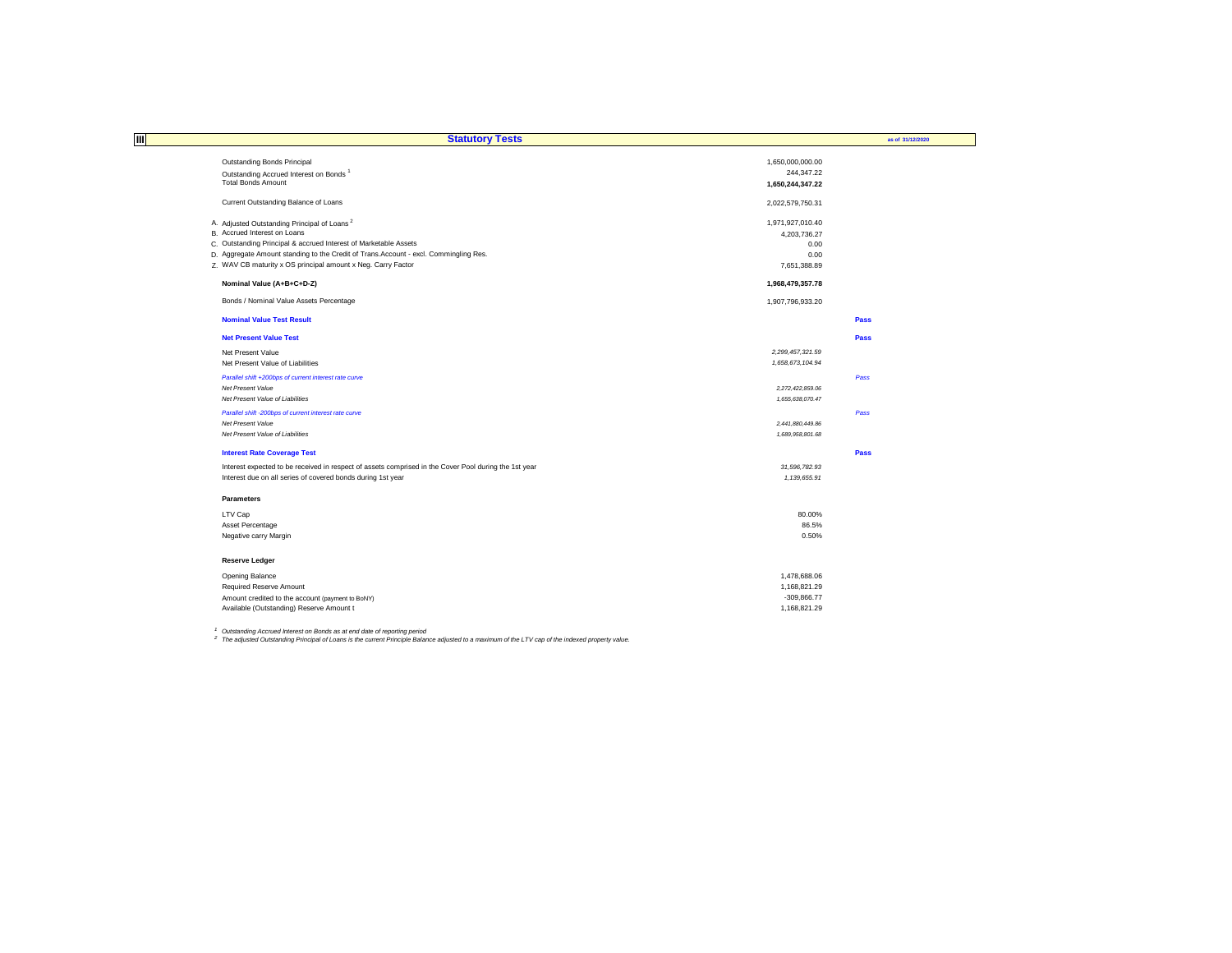|                                            |                        | <b>Portfolio Stratifications</b> |                                    |                                     |
|--------------------------------------------|------------------------|----------------------------------|------------------------------------|-------------------------------------|
|                                            |                        |                                  |                                    |                                     |
| <b>LOAN CURRENCY</b>                       | Num of Loans           | % of loans                       | OS Principal (in Euro)             | % of OS_Principal                   |
| CHF                                        | 3,786                  | 6.85%                            | 262,224,591.43                     | 12.96%                              |
| <b>EUR</b>                                 | 51,487                 | 93.15%                           | 1,760,355,158.88                   | 87.04%                              |
| <b>Grand Total</b>                         | 55,273                 | 100.00%                          | 2,022,579,750.31                   | 100.00%                             |
| <b>ORIGINAL LOAN AMOUNT</b>                |                        |                                  |                                    |                                     |
|                                            | Num of Loans           | % of loans                       | Principal                          | % of Principal                      |
| $0 - 37.500$                               | 15,453                 | 27.96%                           | 364,390,453.07                     | 9.18%                               |
| 37.501 - 75.000                            | 20.839                 | 37.70%                           | 1,180,019,763.45                   | 29.73%                              |
| 75.001 - 100.000<br>100.001 - 150.000      | 8,467<br>7,029         | 15.32%<br>12.72%                 | 754,058,796.34<br>869,200,051.81   | 19.00%<br>21.90%                    |
| 150.001 - 250.000                          | 2,721                  | 4.92%                            | 513,795,453.57                     | 12.95%                              |
| 250.001 - 500.000                          | 672                    | 1.22%                            | 218,774,933.26                     | 5.51%                               |
| $500.001 +$                                | 92                     | 0.17%                            | 68,367,551.85                      | 1.72%                               |
| <b>Grand Total</b>                         | 55,273                 | 100.00%                          | 3,968,607,003.35                   | 100.00%                             |
| <b>OUTSTANDING LOAN AMOUNT</b>             |                        |                                  |                                    |                                     |
|                                            | Num of Loans           | % of loans                       | Principal Euro Equiv.              | % of Principal Euro Equiv.          |
| $0 - 37.500$                               | 36,141                 | 65.39%                           | 625,067,140.46                     | 30.90%                              |
| 37.501 - 75.000                            | 13,113<br>3,073        | 23.72%                           | 688,419,966.61                     | 34.04%                              |
| 75.001 - 100.000<br>100.001 - 150.000      | 1,988                  | 5.56%<br>3.60%                   | 263,598,346.17<br>236, 122, 276.49 | 13.03%<br>11.67%                    |
| 150.001 - 250.000                          | 767                    | 1.39%                            | 140,039,215.92                     | 6.92%                               |
| 250.001 - 500.000                          | 166                    | 0.30%                            | 53,547,399.00                      | 2.65%                               |
| $500.001 +$                                | 25                     | 0.05%                            | 15,785,405.64                      | 0.78%                               |
| <b>Grand Total</b>                         | 55,273                 | 100.00%                          | 2,022,579,750.31                   | 100.00%                             |
| <b>ORIGINATION DATE</b>                    |                        |                                  |                                    |                                     |
|                                            | Num of Loans           | % of loans                       | Principal Euro Equiv.              | % of Principal Euro Equiv.          |
| 1990-2004                                  | 15,174                 | 27.45%                           | 395, 138, 494. 15                  | 19.54%                              |
| 2005                                       | 5,424                  | 9.81%                            | 250,587,945.11                     | 12.39%                              |
| 2006                                       | 9,204                  | 16.65%                           | 372,417,019.32                     | 18.41%                              |
| 2007                                       | 8,210                  | 14.85%                           | 307.589.360.14                     | 15.21%                              |
| 2008                                       | 4,871                  | 8.81%                            | 189,472,705.61                     | 9.37%                               |
| 2009<br>2010                               | 2,936<br>2,681         | 5.31%                            | 122,912,920.67                     | 6.08%<br>5.84%                      |
| 2011                                       | 1,755                  | 4.85%<br>3.18%                   | 118,114,120.54<br>59,442,405.81    | 2.94%                               |
| 2012                                       | 1,458                  | 2.64%                            | 49,808,034.47                      | 2.46%                               |
| 2013                                       | 1,123                  | 2.03%                            | 37,360,114.10                      | 1.85%                               |
| 2014                                       | 416                    | 0.75%                            | 12,610,471.36                      | 0.62%                               |
| 2015                                       | 214                    | 0.39%                            | 7,870,217.45                       | 0.39%                               |
| 2016                                       | 230                    | 0.42%                            | 11,721,886.41                      | 0.58%                               |
| 2017                                       | 488                    | 0.88%                            | 27,233,549.50                      | 1.35%                               |
| 2018                                       | 740                    | 1.34%                            | 40,534,400.20                      | 2.00%                               |
| 2019                                       | 310                    | 0.56%                            | 17,456,617.93                      | 0.86%                               |
| 2020                                       | 39                     | 0.07%                            | 2,309,487.55                       | 0.11%                               |
| <b>Grand Total</b>                         | 55,273                 | 100.00%                          | 2,022,579,750.31                   | 100.00%                             |
| <b>MATURITY DATE</b>                       |                        |                                  |                                    |                                     |
| 2021 - 2025                                | Num of Loans<br>13,318 | % of loans                       | Principal Euro Equiv               | % of Principal Euro Equiv.<br>8.44% |
| 2026 - 2030                                | 15,744                 | 24.09%<br>28.48%                 | 170,765,101.61<br>434,988,049.54   | 21.51%                              |
| 2031 - 2035                                | 10,758                 | 19.46%                           | 470,721,863.64                     | 23.27%                              |
| 2036 - 2040                                | 7,730                  | 13.99%                           | 436,531,434.80                     | 21.58%                              |
| 2041 - 2045                                | 3,508                  | 6.35%                            | 225,545,887.05                     | 11.15%                              |
| $2046 +$                                   | 4,215                  | 7.63%                            | 284,027,413.67                     | 14.04%                              |
| <b>Grand Total</b>                         | 55,273                 | 100.00%                          | 2,022,579,750.31                   | 100.00%                             |
| <b>REMAIN. TIME TO MATURITY</b>            |                        |                                  |                                    |                                     |
|                                            | Num of Loans           | % of loans                       | Principal Euro Equiv.              | % of Principal Euro Equiv.          |
| $0 - 40$ months                            | 8,996                  | 16.28%                           | 82,704,887.51                      | 4.09%                               |
| 40.01 - 60 months                          | 3,925                  | 7.10%                            | 84,806,322.68                      | 4.19%                               |
| 60.01 - 90 months                          | 7,459                  | 13.49%                           | 161,877,807.89                     | 8.00%                               |
| 90.01 - 120 months                         | 7,442                  | 13.46%                           | 238,893,188.30                     | 11.81%                              |
| 120.01 - 150 months<br>150.01 - 180 months | 7,571<br>3,897         | 13.70%<br>7.05%                  | 290,942,041.41<br>190,455,046.63   | 14.38%<br>9.42%                     |
| over 180 months                            | 15,983                 | 28.92%                           | 972,900,455.88                     | 48.10%                              |
| <b>Grand Total</b>                         | 55,273                 | 100.00%                          | 2,022,579,750.31                   | 100.00%                             |
|                                            |                        |                                  |                                    |                                     |
| <b>INTEREST RATE</b>                       | Num of Loans           | % of loans                       | Principal Euro Equiv.              | % of Principal Euro Equiv.          |
| $0.00\% - 1.00\%$                          | 5,121                  | 9.26%                            | 333,391,783.16                     | 16.48%                              |
| 1.01% - 2.00%                              | 30,137                 | 54.52%                           | 146,567,869.13                     | 56.69%                              |
| 2.01% - 3.00%                              | 3,378                  | 6.11%                            | 93,225,152.85                      | 4.61%                               |
| 3.01% - 4.00%                              | 2,686                  | 4.86%                            | 126.989.562.71                     | 6.28%                               |
| 4.01% - 5.00%                              | 10,021                 | 18.13%                           | 249,710,054.89                     | 12.35%                              |
| 5.01% - 6.00%                              | 1,026                  | 1.86%                            | 23,014,099.53                      | 1.14%                               |
| 6.01% - 7.00%<br>$7.01% +$                 | 1,559<br>1,345         | 2.82%<br>2.43%                   | 26,980,366.66<br>22,700,861.39     | 1.33%<br>1.12%                      |
| <b>Grand Total</b>                         | 55,273                 | 100.00%                          | 2,022,579,750.31                   | 100.00%                             |
| <b>CURRENT LTV_Indexed</b>                 |                        |                                  |                                    |                                     |
|                                            | Num of Loans           | % of loans                       | Principal Euro Equiv.              | % of Principal Euro Equiv.          |
| 0.00% - 20.00%                             | 15,784                 | 28.56%                           | 208,528,627.62                     | 10.31%                              |
| 20.01% - 30.00%                            | 8,675                  | 15.69%                           | 229,818,627.11                     | 11.36%                              |
| 30.01% - 40.00%                            | 7,633                  | 13.81%                           | 272.155.611.35                     | 13.46%                              |
| 40.01% - 50.00%                            | 6,561                  | 11.87%                           | 296,440,444.06                     | 14.66%                              |
| 50.01% - 60.00%                            | 5,446                  | 9.85%                            | 287,677,396.70                     | 14.22%                              |
| 60.01% - 70.00%                            | 4,241                  | 7.67%                            | 250,606,543.75                     | 12.39%                              |
| 70.01% - 80.00%<br>80.01% - 90.00%         | 2,866<br>2,050         | 5.19%<br>3.71%                   | 180,776,209.45<br>139,342,503.28   | 8.94%                               |
| 90.01% - 100.00%                           | 1,244                  | 2.25%                            | 94,720,246.74                      | 6.89%<br>4.68%                      |
| $100.00\% +$                               | 773                    | 1.40%                            | 62,513,540.25                      | 3.09%                               |
| <b>Grand Total</b>                         | 55,273                 | 100.00%                          | 2,022,579,750.31                   | 100.00%                             |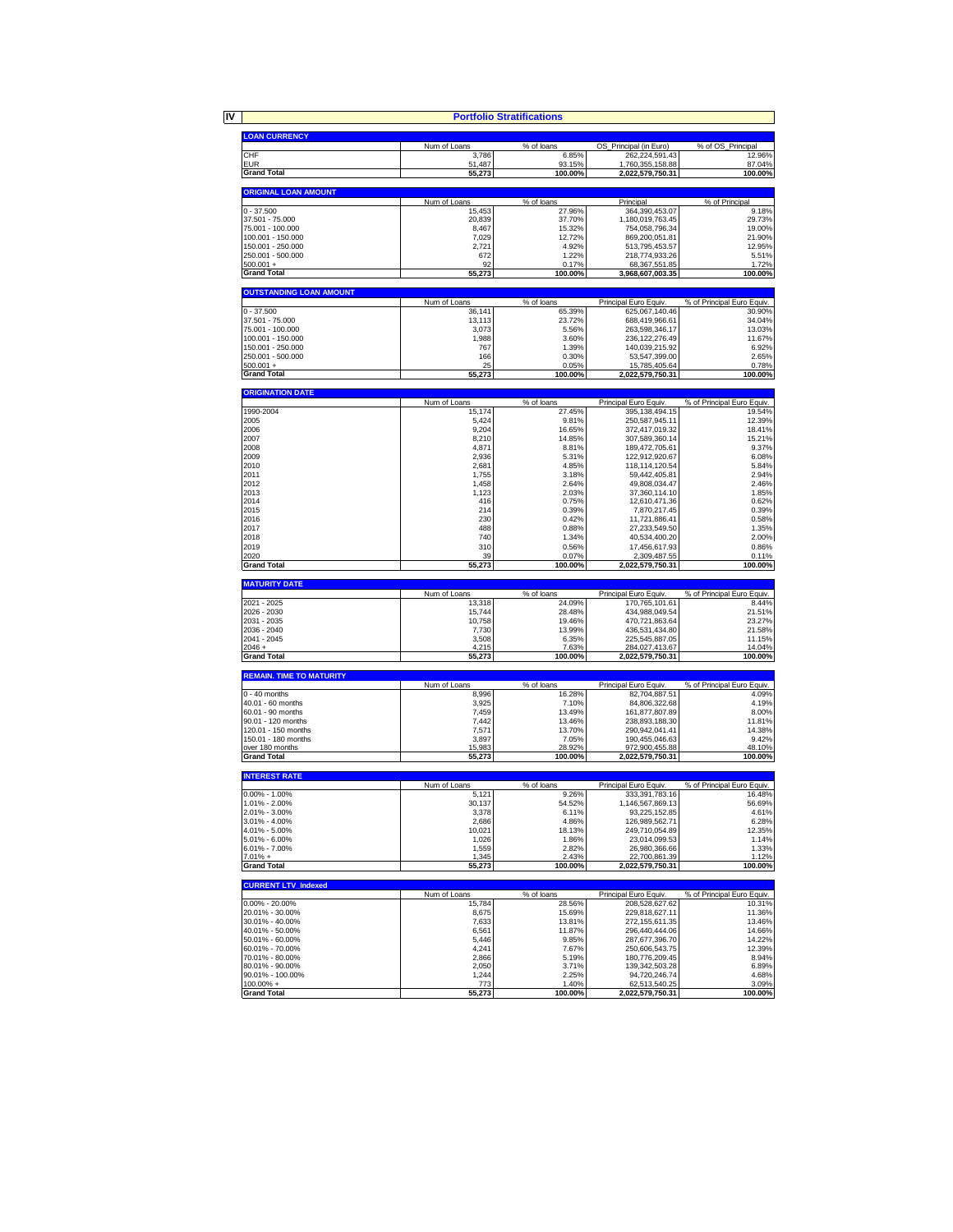| <b>CURRENT LTV Unindexed</b>                                                                                                                                                                                                                                                                                  | Num of Loans    | % of loans           | Principal Euro Equiv.            | % of Principal Euro Equiv. |
|---------------------------------------------------------------------------------------------------------------------------------------------------------------------------------------------------------------------------------------------------------------------------------------------------------------|-----------------|----------------------|----------------------------------|----------------------------|
| $0.00\% - 20.00\%$                                                                                                                                                                                                                                                                                            | 19,745          | 35.72%               | 325,422,143.82                   | 16.09%                     |
| 20.01% - 30.00%                                                                                                                                                                                                                                                                                               | 10,949          | 19.81%               | 359,850,361.71                   | 17.79%                     |
| 30.01% - 40.00%                                                                                                                                                                                                                                                                                               | 9,814           | 17.76%               | 428,091,935.05                   | 21.17%                     |
| 40.01% - 50.00%                                                                                                                                                                                                                                                                                               | 7,328           | 13.26%               | 388,877,509.18                   | 19.23%                     |
| 50.01% - 60.00%                                                                                                                                                                                                                                                                                               | 4,336           | 7.84%                | 280,431,044.44                   | 13.87%                     |
| 60.01% - 70.00%                                                                                                                                                                                                                                                                                               | 2.329           | 4.21%                | 168,404,946.33                   | 8.33%                      |
| 70.01% - 80.00%                                                                                                                                                                                                                                                                                               | 652             | 1.18%                | 55,948,226.76                    | 2.77%                      |
| 80.01% - 90.00%                                                                                                                                                                                                                                                                                               | 70              | 0.13%                | 9.184.297.82                     | 0.45%                      |
| 90.01% - 100.00%                                                                                                                                                                                                                                                                                              | 24              | 0.04%                | 3,982,059.87                     | 0.20%                      |
| 100.00% +                                                                                                                                                                                                                                                                                                     | 26              | 0.05%                | 2,387,225.34                     | 0.12%                      |
| <b>Grand Total</b>                                                                                                                                                                                                                                                                                            | 55,273          | 100.00%              | 2,022,579,750.31                 | 100.00%                    |
|                                                                                                                                                                                                                                                                                                               |                 |                      |                                  |                            |
| <b>ORIGINAL LTV</b>                                                                                                                                                                                                                                                                                           |                 |                      |                                  |                            |
|                                                                                                                                                                                                                                                                                                               | Num of Loans    | % of loans           | Principal Euro Equiv.            | % of Principal Euro Equiv. |
| 0.00% - 20.00%                                                                                                                                                                                                                                                                                                | 3,985           | 7.21%                | 63,368,513.70                    | 3.13%                      |
| 20.01% - 30.00%                                                                                                                                                                                                                                                                                               | 5,174           | 9.36%                | 118,402,997.48                   | 5.85%                      |
| 30.01% - 40.00%                                                                                                                                                                                                                                                                                               | 7,022           | 12.70%               | 193,930,549.21                   | 9.59%                      |
| 40.01% - 50.00%                                                                                                                                                                                                                                                                                               | 8,491           | 15.36%               | 277,531,073.76                   | 13.72%                     |
| 50.01% - 60.00%                                                                                                                                                                                                                                                                                               | 8,803           | 15.93%               | 337, 111, 786.52                 | 16.67%                     |
| 60.01% - 70.00%                                                                                                                                                                                                                                                                                               | 7,964           | 14.41%               | 337,601,603.93                   | 16.69%                     |
| 70.01% - 80.00%                                                                                                                                                                                                                                                                                               | 7,544           | 13.65%               | 353,072,634.93                   | 17.46%                     |
| 80.01% - 90.00%                                                                                                                                                                                                                                                                                               | 3,856           | 6.98%                | 191,266,753.55                   | 9.46%                      |
| 90.01% - 100.00%                                                                                                                                                                                                                                                                                              | 2,185           | 3.95%                | 140,278,767.69                   | 6.94%                      |
| 100.00% +                                                                                                                                                                                                                                                                                                     | 249             | 0.45%                | 10,015,069.53                    | 0.50%                      |
| <b>Grand Total</b>                                                                                                                                                                                                                                                                                            | 55,273          | 100.00%              | 2,022,579,750.31                 | 100.00%                    |
|                                                                                                                                                                                                                                                                                                               |                 |                      |                                  |                            |
| <b>LOCATION OF PROPERTY</b>                                                                                                                                                                                                                                                                                   |                 |                      |                                  |                            |
|                                                                                                                                                                                                                                                                                                               | Num of Loans    | % of loans           | Principal Euro Equiv             | % of Principal Euro Equiv. |
| Attica                                                                                                                                                                                                                                                                                                        | 22,135          | 40.05%               | 967,604,108.34                   | 47.84%                     |
| Thessaloniki                                                                                                                                                                                                                                                                                                  | 8,108           | 14.67%               | 266,120,677.03                   | 13.16%                     |
| Macedonia                                                                                                                                                                                                                                                                                                     | 6,523           | 11.80%               | 178,581,583.78                   | 8.83%                      |
| Peloponnese                                                                                                                                                                                                                                                                                                   | 4,044           | 7.32%                | 135,542,419.50                   | 6.70%                      |
| Thessaly                                                                                                                                                                                                                                                                                                      | 4,003           | 7.24%                | 111,941,453.69                   | 5.53%                      |
| Sterea Ellada                                                                                                                                                                                                                                                                                                 | 2.988           | 5.41%                | 89,604,876.60                    | 4.43%                      |
| Creta Island                                                                                                                                                                                                                                                                                                  | 2,243           | 4.06%                | 84,270,428.60                    | 4.17%                      |
| Ionian Islands                                                                                                                                                                                                                                                                                                | 883             | 1.60%                | 35,557,410.24                    | 1.76%                      |
| Thrace                                                                                                                                                                                                                                                                                                        | 1,411           | 2.55%                | 41,499,672.48                    | 2.05%                      |
| Epirus                                                                                                                                                                                                                                                                                                        | 1,675           | 3.03%                | 51,229,283.32                    | 2.53%                      |
| Aegean Islands                                                                                                                                                                                                                                                                                                | 1,260           | 2.28%                | 60,627,836.71                    | 3.00%                      |
| <b>Grand Total</b>                                                                                                                                                                                                                                                                                            | 55,273          | 100.00%              | 2,022,579,750.31                 | 100.00%                    |
|                                                                                                                                                                                                                                                                                                               |                 |                      |                                  |                            |
| <b>SEASONING</b>                                                                                                                                                                                                                                                                                              |                 |                      |                                  |                            |
|                                                                                                                                                                                                                                                                                                               | Num of Loans    | % of loans           | Principal Euro Equiv.            | % of Principal Euro Equiv. |
| $0 - 12$                                                                                                                                                                                                                                                                                                      | 39              | 0.07%                | 2,309,487.55                     | 0.11%                      |
| $12 - 24$                                                                                                                                                                                                                                                                                                     | 305             | 0.55%                | 17,033,582.28                    | 0.84%                      |
| 24 - 36                                                                                                                                                                                                                                                                                                       | 727             | 1.32%                | 39.991.979.42                    | 1.98%                      |
| $36 - 60$                                                                                                                                                                                                                                                                                                     | 730             | 1.32%                | 39,648,402.44                    | 1.96%                      |
| 60 - 96                                                                                                                                                                                                                                                                                                       | 1,635           | 2.96%                | 54,426,607.25                    | 2.69%                      |
| over 96                                                                                                                                                                                                                                                                                                       | 51,837          | 93.78%               | 1,869,169,691.36                 | 92.42%                     |
| <b>Grand Total</b>                                                                                                                                                                                                                                                                                            | 55,273          | 100.00%              | 2,022,579,750.31                 | 100.00%                    |
|                                                                                                                                                                                                                                                                                                               |                 |                      |                                  |                            |
|                                                                                                                                                                                                                                                                                                               |                 |                      |                                  |                            |
|                                                                                                                                                                                                                                                                                                               |                 |                      |                                  |                            |
|                                                                                                                                                                                                                                                                                                               | Num of Loans    | % of loans           | Principal Euro Equiv.            | % of Principal Euro Equiv. |
|                                                                                                                                                                                                                                                                                                               | 15              | 0.03%                | 180,651.20                       | 0.01%                      |
|                                                                                                                                                                                                                                                                                                               | 676             | 1.22%                | 7,579,315.69                     | 0.37%                      |
|                                                                                                                                                                                                                                                                                                               | 8,711           | 15.76%               | 120,646,616.49                   | 5.96%                      |
|                                                                                                                                                                                                                                                                                                               | 10,150          | 18.36%               | 248,409,683.27                   | 12.28%                     |
|                                                                                                                                                                                                                                                                                                               | 10,171          | 18.40%               | 403,425,595.39                   | 19.95%                     |
|                                                                                                                                                                                                                                                                                                               | 17,063          | 30.87%               | 713,467,010.71                   | 35.28%                     |
|                                                                                                                                                                                                                                                                                                               | 3,666           | 6.63%                | 219,256,497.59                   | 10.84%                     |
|                                                                                                                                                                                                                                                                                                               | 4,821<br>55,273 | 8.72%<br>100.00%     | 309,614,379.97                   | 15.31%<br>100.00%          |
|                                                                                                                                                                                                                                                                                                               |                 |                      | 2,022,579,750.31                 |                            |
|                                                                                                                                                                                                                                                                                                               |                 |                      |                                  |                            |
|                                                                                                                                                                                                                                                                                                               | Num of Loans    | % of loans           | Principal Euro Equiv             | % of Principal Euro Equiv. |
|                                                                                                                                                                                                                                                                                                               | 42,952          | 77.71%               | 1.489.685.485.50                 | 73.65%                     |
|                                                                                                                                                                                                                                                                                                               | 12,321          | 22.29%               | 532,894,264.81                   | 26.35%                     |
| <b>LEGAL LOAN TERM</b><br>0 - 5 years<br>5 - 10 years<br>10 - 15 years<br>15 - 20 years<br>20 - 25 years<br>25 - 30 years<br>30 - 35 years<br>$35$ years $+$<br><b>Grand Total</b><br><b>REAL ESTATE TYPE</b><br>Flats<br>Houses<br><b>Grand Total</b>                                                        | 55,273          | 100.00%              | 2,022,579,750.31                 | 100.00%                    |
|                                                                                                                                                                                                                                                                                                               |                 |                      |                                  |                            |
|                                                                                                                                                                                                                                                                                                               | Num of Loans    | % of loans           | Principal Euro Equiv             | % of Principal Euro Equiv. |
|                                                                                                                                                                                                                                                                                                               | 12.157          | 21.99%               | 455,215,916.97                   | 22.51%                     |
|                                                                                                                                                                                                                                                                                                               | 29,455          | 53.29%               | 1,144,277,640.22                 | 56.58%                     |
|                                                                                                                                                                                                                                                                                                               | 10,330          | 18.69%               | 325,528,909.72                   | 16.09%                     |
|                                                                                                                                                                                                                                                                                                               | 113             | 0.20%                | 6,793,409.77                     | 0.34%                      |
|                                                                                                                                                                                                                                                                                                               | 642             | 1.16%                | 29,500,041.76                    | 1.46%                      |
|                                                                                                                                                                                                                                                                                                               | 342             | 0.62%                | 13,958,721.86                    | 0.69%                      |
|                                                                                                                                                                                                                                                                                                               | 2,234           | 4.04%                | 47,305,110.02                    | 2.34%                      |
|                                                                                                                                                                                                                                                                                                               | 55,273          | 100.00%              | 2,022,579,750.31                 | 100.00%                    |
|                                                                                                                                                                                                                                                                                                               |                 |                      |                                  |                            |
|                                                                                                                                                                                                                                                                                                               |                 |                      |                                  |                            |
|                                                                                                                                                                                                                                                                                                               | Num of Loans    | % of loans           | Principal Euro Equiv.            | % of Principal Euro Equiv. |
|                                                                                                                                                                                                                                                                                                               | 55,076          | 99.64%               | 2,006,251,364.48                 | 99.19%                     |
|                                                                                                                                                                                                                                                                                                               | 197             | 0.36%                | 16,328,385.83                    | 0.81%                      |
|                                                                                                                                                                                                                                                                                                               | 55,273          | 100.00%              | 2,022,579,750.31                 | 100.00%                    |
|                                                                                                                                                                                                                                                                                                               |                 |                      |                                  |                            |
|                                                                                                                                                                                                                                                                                                               | Num of Loans    |                      | Principal Euro Equiv.            | % of Principal Euro Equiv. |
| <b>LOAN PURPOSE</b><br>Construction<br>Purchase<br>Repair<br>Construction (re-mortgage)<br>Purchase (re-mortgage)<br>Repair (re-mortgage)<br><b>Equity Release</b><br><b>Grand Total</b><br><b>INTEREST PAYMENT FREQUENCY</b><br>FA<br>Balloon<br><b>Grand Total</b><br><b>INTEREST RATE TYPE</b><br>Floating | 54,449          | % of loans<br>98.51% | 2,000,757,118.16                 | 98.92%                     |
|                                                                                                                                                                                                                                                                                                               | 443             | 0.80%                |                                  | 0.97%                      |
| Fixed Converting to Floating                                                                                                                                                                                                                                                                                  |                 |                      | 19,663,416.64                    |                            |
| <b>Fixed to Maturity</b><br><b>Grand Total</b>                                                                                                                                                                                                                                                                | 381<br>55,273   | 0.69%<br>100.00%     | 2,159,215.50<br>2,022,579,750.31 | 0.11%<br>100.00%           |

Fixed rate assets *1.08%* Asset WAL (in years) *6.51*